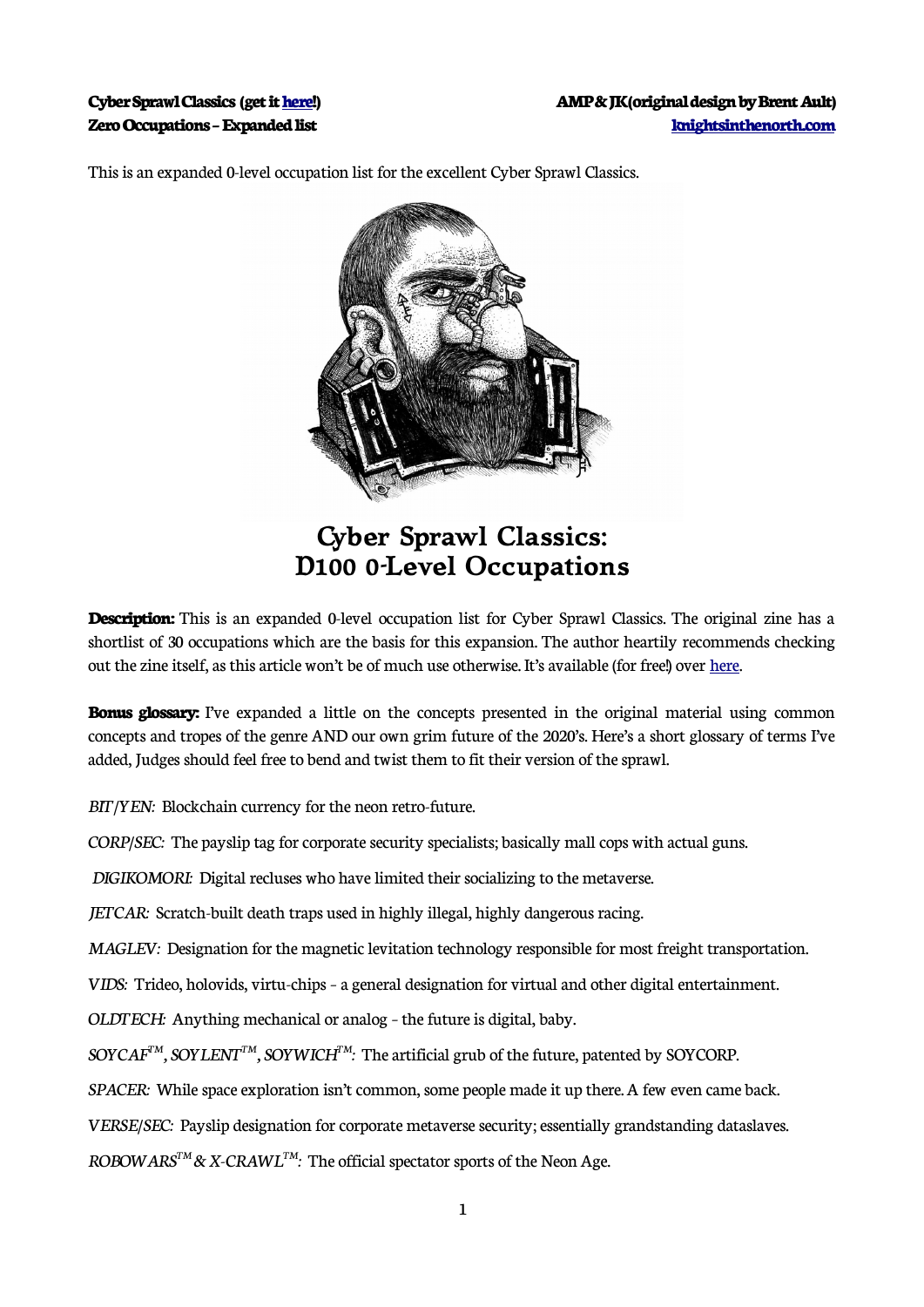| Table A: 0-Level Occupation List |                           |                            |              |                                |
|----------------------------------|---------------------------|----------------------------|--------------|--------------------------------|
| D <sub>100</sub>                 | Occupation                | <b>Trained weapon</b>      | <b>Type</b>  | Starting good                  |
| 1                                | Bartender                 | 1d6 Darts (d3)             | Projectile   | Empty bottle                   |
| $\boldsymbol{2}$                 | Beat cop                  | Pistol, compact (d6)       | Pistol       | Handcuffs                      |
| $\boldsymbol{\mathcal{S}}$       | <b>BIT/YEN</b> miner      | Fancy mall blade (d5)      | Melee        | 1d20 creds (in the VERSE)      |
| $\overline{4}$                   | Bouncer                   | Pool cue (d4)              | Melee        | Fake ID                        |
| $\sqrt{5}$                       | Bodyguard                 | Pistol, semi-auto (d8)     | Pistol       | Dark glasses                   |
| $\boldsymbol{6}$                 | <b>Bum</b>                | Piece of pipe (d4)         | Melee        | Sleeping bag                   |
| $\overline{\mathcal{C}}$         | Bureaucrat                | Fancy fountain pen (d3)    | Melee        | Briefcase (full of forms)      |
| 8                                | Burglar                   | Crowbar (d4)               | Melee        | Lockpick gun                   |
| $\boldsymbol{9}$                 | <b>Butler</b>             | Kitchen knife (d4)         | Melee        | Bottle of vintage wine         |
| 10                               | Cabbie                    | Bat, spiked (d4)           | Melee        | Sandwich                       |
| 11                               | Club dancer               | Pistol, compact (d6)       | Pistol       | 1d5 creds                      |
| 12                               | Confidence artist         | Taser (d2)                 | Melee        | 1d3 fake SIN chips             |
| 13                               | Consultant (HR)           | Taser (d2)                 | Melee        | Organizational flow chart      |
| 14                               | Consultant (economic)     | Taser (d2)                 | Melee        | Wallet (1d4 creds)             |
| 15                               | Consultant (social media) | Taser (d2)                 | Melee        | 1 mil followers (in the VERSE) |
| 16                               | Content creator           | Selfie stick (d4)          | Melee        | Trideo recorder                |
| 17                               | Cook                      | Cleaver (d4)               | Melee        | 1lb of noodles                 |
| 18                               | CORP/SEC guard            | Submachine gun (d8)        | Machine guns | Commlink                       |
| 19                               | Dealer                    | Bat $(d4)$                 | Melee        | Bag of drugs                   |
| $20\,$                           | Detective                 | Pistol, revolver (d8)      | Pistol       | Notebook and pen               |
| 21                               | Digikomori                | Taser (d2)                 | Melee        | Bathrobe                       |
| 22                               | Dissident                 | 1d4 Molotov cocktails (d6) | Explosive    | Bandana                        |
| 23                               | Dockworker                | Crowbar (d4)               | Melee        | 1lb bag of bananas             |
| 24                               | Drug mule                 | Stiletto (d4)              | Melee        | 1d5 drug baggies (ingested)    |
| 25                               | Ecoterrorist              | 1d3 pipe bombs (d5)        | Explosive    | Camo suit                      |
| 26                               | Escaped clone             | Piece of rebar (d6)        | Melee        | Weird implants (installed)     |
| 27                               | E-sports professional     | Taser (d2)                 | Melee        | Custom game controller         |
| 28                               | Ex-military               | 1d3 Frag grenades (d7)     | Explosive    | Helmet (+1 AC)                 |
| 29                               | Factory worker            | Monkey wrench (d6)         | Melee        | Welder                         |
| 30                               | Freight loader            | Crowbar (d4)               | Melee        | Ratchet straps, 30'            |
| 31                               | Goon                      | Bat $(d4)$                 | Melee        | Bandit mask                    |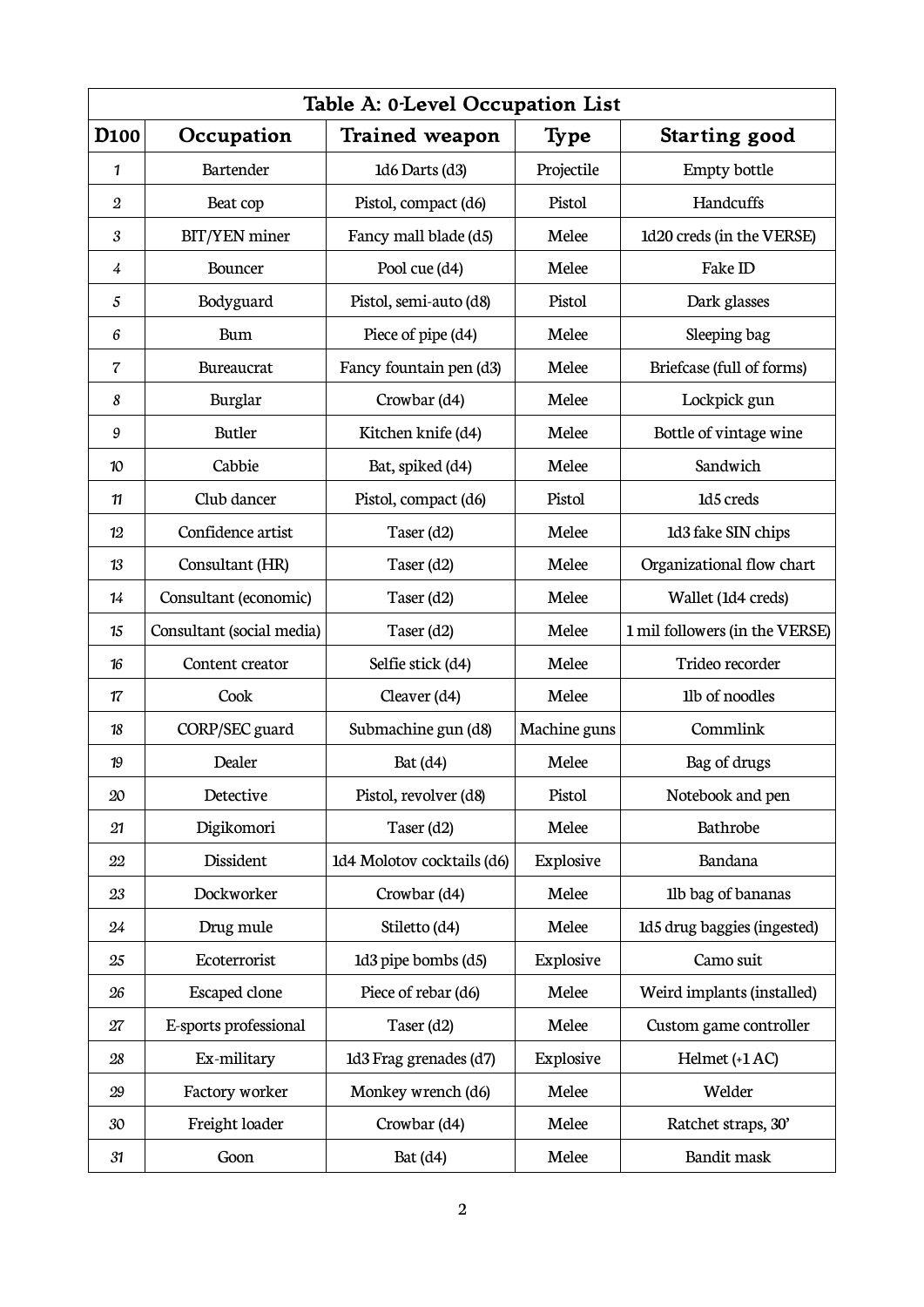| 32 | Guerilla gardener      | Shovel (d4)              | Melee      | Bag of seeds                   |
|----|------------------------|--------------------------|------------|--------------------------------|
| 33 | Gun runner             | Pistol, revolver (d8)    | Pistol     | Ammo case (empty)              |
| 34 | Guru                   | Walking stick (d4)       | Melee      | Colorful robes                 |
| 35 | Hacker                 | Mall sword (d6)          | Melee      | Energy drink                   |
| 36 | Hermit                 | 1d3 Pipebombs (d5)       | Explosive  | Pet rat                        |
| 37 | Hobo                   | Shiv $(d4)$              | Melee      | Backpack (empty)               |
| 38 | HR representative      | Pistol, revolver (d8)    | Pistol     | Briefcase (full of pink slips) |
| 39 | Janitor                | $Mop$ (d4)               | Melee      | Keyring                        |
| 40 | <b>JETCAR</b> racer    | Wrench (d4)              | Melee      | Light body armor (AC 12)       |
| 41 | Journalist             | Pocketknife (d4)         | Melee      | Voice recorder                 |
| 42 | Junkie                 | Hammer (d4)              | Melee      | Shopping cart                  |
| 43 | Junk merchant          | Hammer (d4)              | Melee      | 5lb sack of assorted hardware  |
| 44 | Junk mine technician   | Pickaxe (d8)             | Melee      | Miner's helmet with lamp       |
| 45 | Limo pilot             | Shotgun, sawed-off (d10) | Shotgun    | Pilot cap                      |
| 46 | Linguist               | Taser (d2)               | Melee      | Handheld translator            |
| 47 | <b>MAGLEV</b> engineer | MAG wrench (d10)         | Melee      | Battery cell                   |
| 48 | <b>MAGLEV</b> trucker  | Bat $(d4)$               | Melee      | Map of MAGLEV routes           |
| 49 | Mall cop               | Taser (d2)               | Melee      | Flashlight                     |
| 50 | Martial artist         | 1d6 Throwing stars       | Projectile | Sash, 10'                      |
| 51 | Medical doctor         | Taser (d2)               | Melee      | Medkit                         |
| 52 | Mechanic               | Wrench (d6)              | Melee      | 1 qt. fuel                     |
| 53 | Memelord               | Yari, replica (d6)       | Melee      | Data stick (full of memes)     |
| 54 | Mortician              | Huge syringe (d4)        | Melee      | Jar of embalming fluid         |
| 55 | Mugger                 | Bat, spiked (d4)         | Melee      | Wallet (stolen, 1d6 creds)     |
| 56 | Musician (electro)     | Keytar (d6)              | Melee      | Permanent marker               |
| 57 | Musician (punk)        | Guitar (d6)              | Melee      | 6-pack of beer                 |
| 58 | Musician (VID-pop)     | Portable mic-stand (d4)  | Melee      | Auto-tune vocoder              |
| 59 | <b>Nurse</b>           | Scalpel (d4)             | Melee      | Pain pills                     |
| 60 | Occultist              | Dagger (d4)              | Melee      | Strange book                   |
| 61 | <b>OLDTECH</b> dealer  | Elephant gun (d12)       | Rifle      | Mechanical typewriter          |
| 62 | Panhandler             | Crutch (d4)              | Melee      | Cardboard sign                 |
| 63 | Pathologist            | Bone saw (d5)            | Melee      | Lab coat                       |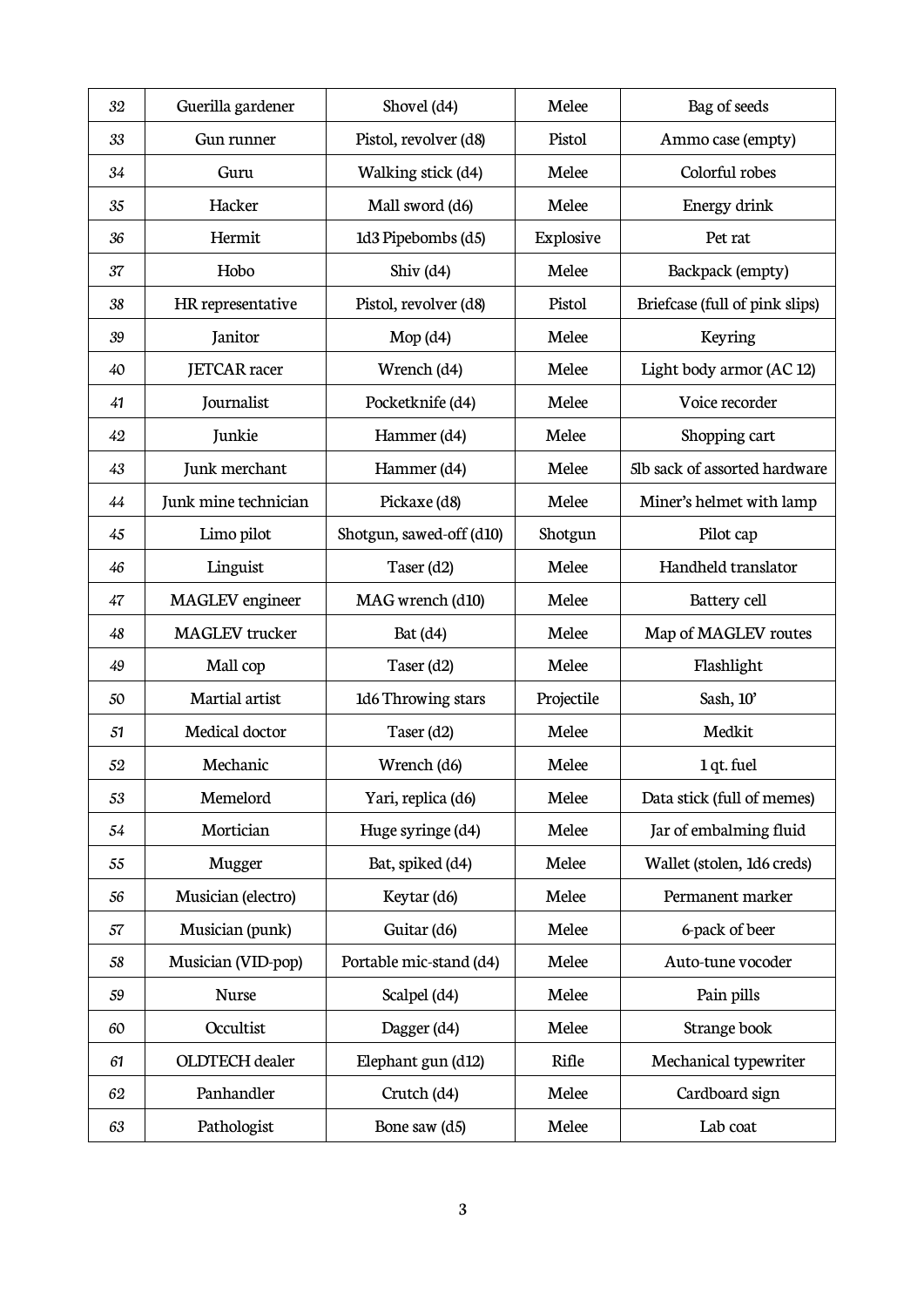| 64 | Personal assistant              | Fountain pen (d3)     | Melee             | Clipboard with itinerary                            |
|----|---------------------------------|-----------------------|-------------------|-----------------------------------------------------|
| 65 | Pest exterminator               | Shotgun (d10)         | Shotgun           | Respirator                                          |
| 66 | Pimp                            | Walking cane (d4)     | Melee             | Fur coat $(+1AC)$                                   |
| 67 | Politician                      | Taser (d2)            | Melee             | Reputable SIN chip                                  |
| 68 | Programmer                      | Taser (d2)            | Melee             | Data cable, 15'                                     |
| 69 | Prostitute                      | Butterfly knife (d4)  | Melee             | 1d10 creds                                          |
| 70 | Project manager                 | Taser (d2)            | Melee             | Management manual<br>("How to herd cats & profit.") |
| 71 | Punk                            | Bat $(d4)$            | Melee             | 12-pack of beer                                     |
| 72 | Robotics engineer               | Welding gun (d8)      | Melee             | Multitool                                           |
| 73 | ROBOWAR™ pilot                  | Championship cup (d4) | Melee             | Team overalls                                       |
| 74 | Sarariman                       | Taser (d2)            | Melee             | Briefcase (empty)                                   |
| 75 | Scavenger                       | Crowbar (d4)          | Melee             | Duffel bag (empty)                                  |
| 76 | Scientist                       | Broken test tube (d4) | Melee             | Small vial of acid                                  |
| 77 | Sewer-dweller                   | Manhole key (d4)      | Melee             | 1d10 glowsticks                                     |
| 78 | Shelf stacker                   | Tagging gun (d2)      | Melee             | 1d7 rations                                         |
| 79 | Shoplifter                      | Taser (d2)            | Melee             | 1d3 rations                                         |
| 80 | Smuggler                        | Pistol, compact (d6)  | Pistol            | 1lb real coffee                                     |
| 81 | SOYCAF™ barista                 | Metal pitcher (d3)    | Melee             | Bag of ground SOYCAF™                               |
| 82 | SOYLENT <sup>™</sup> technician | Pipe wrench (d4)      | Melee             | Internal memo<br>("Víz SOYLENT/GREEN")              |
| 83 | SOYWICH™ artist                 | Kitchen knife (d4)    | Melee             | $\mathbf{SOYWICH}^{\rm TM}$                         |
| 84 | Spacer                          | Energy pistol (d6)    | Energy<br>weapons | Moon rock                                           |
| 85 | Squatter                        | Pocketknife (d4)      | Melee             | Spraypaint                                          |
| 86 | Start-up entrepreneur           | Taser (d2)            | Melee             | <b>Business plans</b>                               |
| 87 | Street chemist                  | Pistol, compact (d6)  | Pistol            | Case of designer drugs                              |
| 88 | Street preacher                 | Pistol, revolver (d8) | Pistol            | Holy book (hollowed out)                            |
| 89 | Street urchin                   | Pocketknife (d4)      | Melee             | Wallet (stolen, 1d4 creds)                          |
| 90 | Techsmith                       | Sledgehammer (1d10)   | Melee             | Multitool                                           |
| 91 | Thug                            | Chain (d3)            | Melee             | Pack of smokes                                      |
| 92 | Transhumanist                   | Taser (d2)            | Melee             | Cyberware catalogue                                 |
| 93 | Urban explorer                  | Crowbar (d4)          | Melee             | Infiltrator's tools                                 |